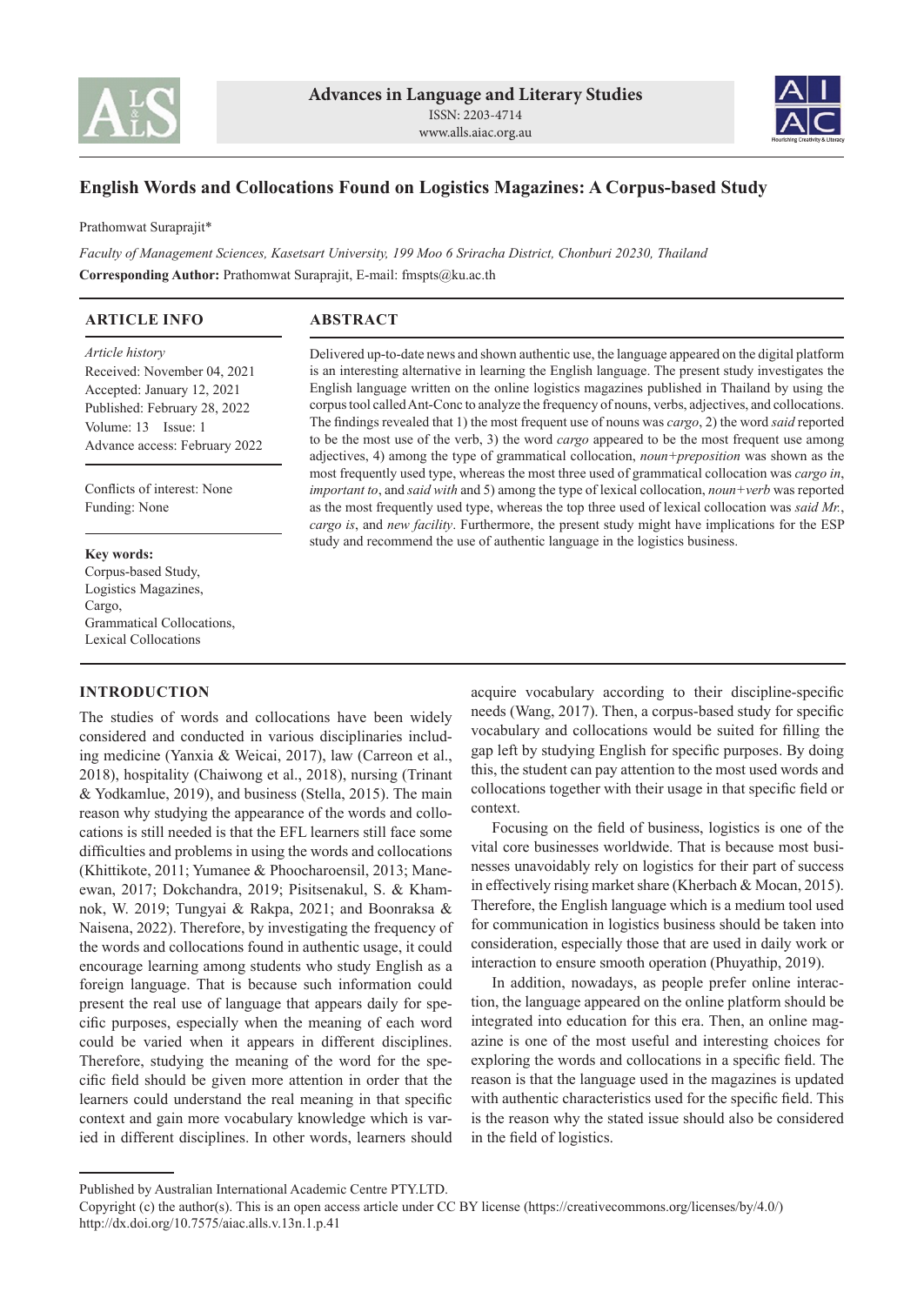Thus, by using the most suitable language to coordinate with the staff in the specific field, it surely increases the chance of having a smooth and successful business cooperation. This is also true in logistics business. The results from previous studies indicated that there was a need for people in the logistics field in the technical English skills including business writing, grammar, and vocabulary to achieve for their interaction (Youngyuensin, 2015; and Phuyathip, 2019).

Few scholars, however, established a logistics word list, collocation, and investigated grammatical or lexical features of the logistics business using authentic materials. As a result of investigating the language used in logistics magazines, the findings may present language learners with some specific linguistic features and characteristics of the language used in the real world. The benefit also encourages and triggers the logistics staff to realize the use of specific features of language used in logistics business in order that they can have more effective communication in their career.

The present study then aims to explore the frequent use of nouns, verbs, and adjectives together with the grammatical and lexical English collocations in the logistics magazines published in Thailand during 2019 – 2020. To achieve the stated objectives, the answers of the following research questions are the key.

- 1) What are the ten most frequently used nouns in logistics magazines?
- 2) What are the ten most frequently used verbs in logistics magazines?
- 3) What are the top ten adjectives used in logistics magazines?
- 4) What are the types and frequencies of English grammatical collocations in logistics magazines?
- 5) What are the types and frequencies of English lexical collocations in logistics magazines?
- 6) Which grammatical collocations are most used in logistics magazines?
- 7) What are the most used lexical collocations in logistics magazines?

### **LITERATURE REVIEW**

#### **Corpus-based Approach in written Materials**

Being one of the fastest emerging language teaching methods in modern applied linguistics (Aswini, 2016), corpus-based approach is the effectiveness of using corpus linguistics as a teaching technique to highlight how native speakers of English use certain language forms, vocabulary items, and expressions. The benefit of this approach is obvious by presenting the use of authentic and real-life examples which present the advantages in learning for the students in experiencing with the real-life use of language. In addition, corpus tools have enabled linguistic researchers and teachers to investigate actual usages and the characteristics of certain genres to improve syllabus design and infer more effective classroom exercises (Almutairi, 2016).

Using corpus-based analysis, several studies have been carried out to study the effectiveness of using a corpus-based approach to comprehend written materials. Firstly, Weir & Anagnostou (2007) analyzed the text data from a Scottish newspaper by aiming to report on the adopted approach and the application of simple corpus analysis tools and techniques, together with reporting some of the findings from the analysis. Secondly, Thongvitit & Thumawongsa (2017) explored the types and frequencies of grammatical and lexical English collocations found in the abstracts written by Thai people. Then, Yanxia & Weicai (2017) used corpora to compare linguistics and medical academic English lexical chunks and analyze their similarities and differences in lexical structure fixation, structural form, and discourse function to reveal the usage pattern of academic lexical chunks. The results showed that 1) linguistics and medical scholars prefer to use more productively semi-fixed lexical chunks, 2) there are significant differences in the species and frequency of the two most used lexical chunks in the two corpora, and 3) the high frequency four-word lexical chunks are similar in the structural form, but there are differences in the structure fixation. Next, Carreon et al., (2018) investigated the keywords that characterized the legal news reported on Bangkok Post online. The results showed that keywords related to the law profession were abundant and varied subjects for law students. In addition, Chaiwong et al., (2018) examined word choices and common language expressions used by hotel staff. The findings showed that the staff mainly focused on building interpersonal relationships with their guests. Lastly, Din & Ghani (2020) investigated verb patterns found in Pakistani newspaper headlines. The findings showed different verb patterns used in the stated material. According to the stated previous studies, there hardly found any paper that worked on the authentic language that appeared in the magazines.

### **AntConc and TagAnt**

Included various functions namely concordance, word and keyword frequency generators, tools for cluster and lexical bundle analysis, and a word distribution plot, AntConc is extremely easy-to-use (Anthony, 2005) and is very popular among scholars who are interested in corpus-based study. It helps studying many topics, such as analyzing the data to identify discourse proficiency of 2L English texts and cohesion in upper CEFR levels (Tejada, et al., 2015), investigating the frequent lists and their collocations (Srichai, 2016), examining grammatical and lexical English collocations found in the abstracts written by Thai EFL writers (Thongvitit & Thumawongsa, 2017), improving students' learning of legal English with great appreciation from the users (Carreon et al., 2018), examining word choices and common language expressions on the online travel agency website (Chaiwong et al., 2018), analyzing the positive reviews of Amazon.com users (Altun, 2019), and identifying the verb patterns used in news headlines (Din & Ghani, 2020). In addition, one of the most common and basic practices carried out for improving corpora is Part-Of-Speech (POS) tagging. However, in creating a small project, the researcher often needs to rely on freeware taggers that are sub-optimal for detailed linguistic research (Weisser, 2018). As mentioned, TagAnt, a freeware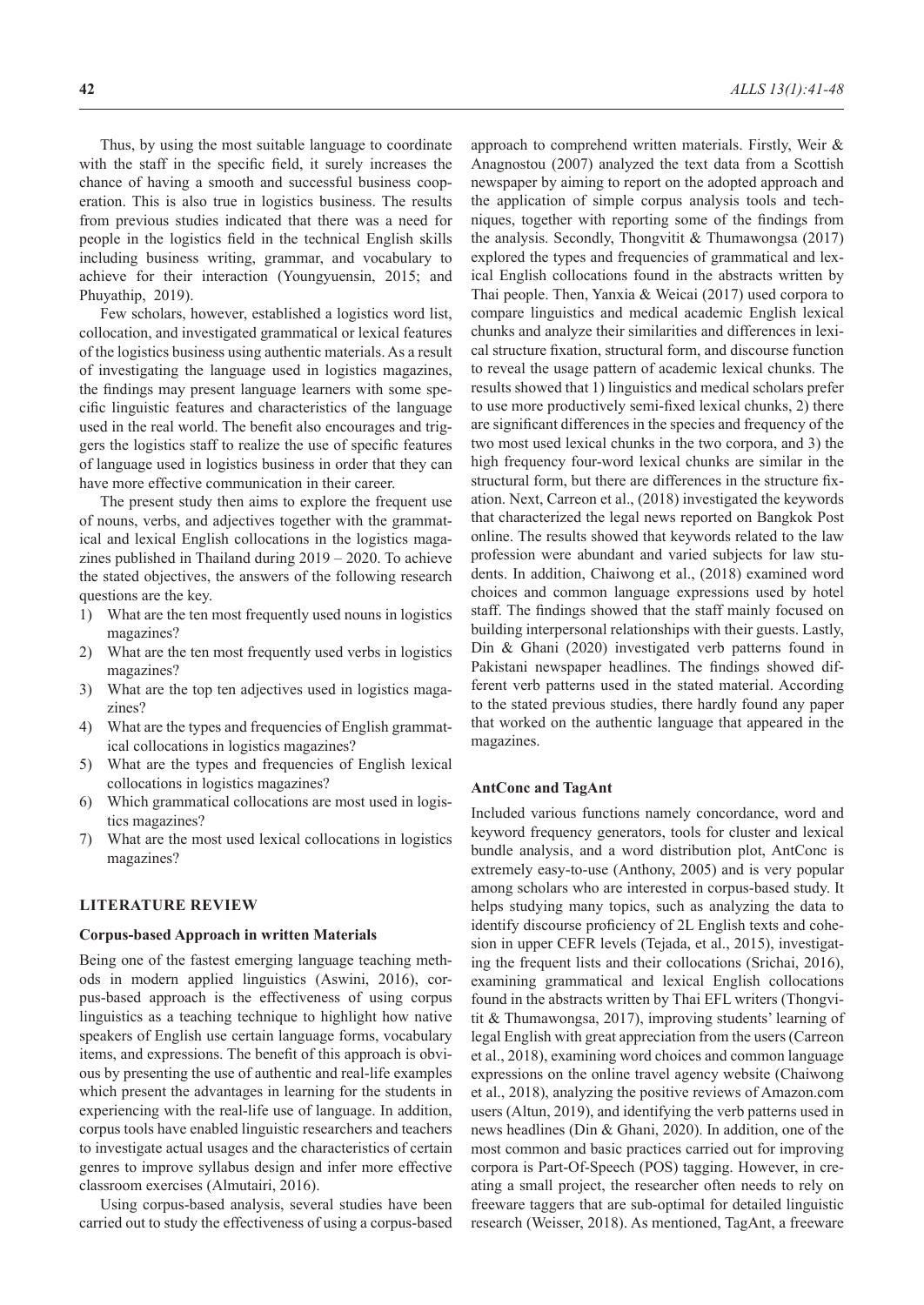part-of-speech (POS) tagger, is key to supporting the stated mission.

#### **Word List**

Studying word list could help students achieve success in language learning. Chanchanglek & Sriussadaporn (2011) found that by studying the word list, it could help learners understand and consider the basic words and some frequently occurring academic words. Therefore, there are many previous studies that have worked on this issue. Firstly, Stella (2015) created an academic business English list by investigating the vocabulary needed by undergraduate students in business to understand their textbooks at this 95-98% level of text coverage. A corpus called Business English List (ABEL) based on undergraduate business core courses textbooks was compiled to extract a list of the most used vocabulary, excluding the BNC/COCA 3K and proper nouns. It consists of 840-word families, which cover 2.86% of the ABEL corpus. With knowledge of these 840-word families, the BNC/COCA 3K and proper nouns, text coverage reached 96.94%. The ABEL list can be used by material creators and business English teachers to prepare students for their undergraduate business programs. Secondly, Srichai (2016) explored the most frequent specialized vocabulary items in American political online news articles. The total word count of this corpus was about 200,000 words. The results showed that all four websites had a high density of vocabulary. In other words, the American political article is challenging for readers. In addition, the frequent keywords from each website imply interesting information. This means that each website focuses on different American political issues. Then, Pattanasorn (2017) compiled an academic word list from books, journals, articles, and newspapers to create a corpus called Business English Academic Wordlist. The results indicated 16 million words containing 415 headwords and 1572 family members. The findings can be applied to the teaching of business English and ESP. In other words, this word list can help the students acquire the vocabulary they need to be successful in their learning. Next, Marusic & Katavic-Causic (2018) explored the word class adjective that appeared in the online English business magazine in order to comprehend the insight of English syntax, semantics, and word formation. Finally, Norberg & Nordlund (2018) built a corpus based on the words in the textbook for exploring the vocabulary used in Swedish primary textbooks. The results showed that many words in the textbooks occur only occasionally in common everyday language use.

### **Collocations**

The term "collocation" as defined by Gramley & Patzold (1992) refers to combinations of two lexical items, each of which makes a distinct semantic contribution, belongs to a different word class, and shows a restricted range. Another definition appeared in the Oxford Advanced Learners Dictionary (2005), which stated that collocation is a combination of words in language that happens very often and more frequently than would happen by chance. The next definition is

from the Cambridge Advanced Learners Dictionary (2008), which defines "collocation" as a word or phrase that sounds natural and correct when it is used with another word or phrase. From the stated definitions, it may imply that without the knowledge of collocation, L2 learners may produce grammatically correct but unacceptable sentences. According to its definitions, collocation plays a role for L2 learners in studying English because it helps them understand how to use a word in a sentence correctly. Therefore, there are many scholars who are interested in this field. Firstly, Daskalovska (2013) explored the effectiveness of corpus-based activities for learning verb–adverb collocations compared to traditional activities usually found in course books. The findings revealed that the participants who learned the collocations based on the corpus approach gained more knowledge and had better results in all parts of the test. Secondly, Ruenroeng (2014) explored three synonymous verbs: ruin, demolish, and destroy. These words are used differently in terms of grammatical patterns, degrees of formality, collocation, and their distribution in different genres. The results showed that the definitions of the three synonyms are not absolutely the same. Even if they share a core meaning, they each convey different meanings. The grammatical patterns of these three words are not completely identical; they just share some patterns. Moreover, these words usually collocate with an object noun. In addition, the degrees of formality among these synonyms were not the same. Moreover, Pimjuntug (2015) explored three synonymous verbs in English, including respond, reply, and answer, detecting their grammatical patterns, collocations, and degree of formality. The results showed that these three verbs could not be used interchangeably in every context. Regarding the shared patterns as well as the different patterns, each word has its own distinguishing pattern. In terms of collocations, only the words "question/questions" can co-occur with all three verbs. The results showed that, for the degree of formality, a response can be used in both formal and informal contexts. However, when considering the frequency of occurrence in the academic genre, respond occurred more often than answer and reply, so it can be concluded that it is the most formal word. Next, Chen (2017) reported an empirical study of an explicit instruction of corpus-aided business English collocations and verified its effectiveness in improving learners' collocation awareness and learner autonomy, as a result of which is a significant improvement in learners' collocation competence. The findings revealed that corpus-aided business English collocation pedagogy is more effective for intermediate and advanced learners than for lower-level learners. Lakkam then studied the lexical collocations used in online advertisements for facial skincare products in 2017. The findings showed that there are seven types of lexical collocations in the compiled corpus, with the most frequent type being the adjective  $+$  noun collocation. In 2017, Thongvitit & Thumawongsa additionally explored the lexical English collocations in the abstracts of research articles in the fields of liberal arts and humanities. The results showed that noun + preposition and adjective + noun collocations were the grammatical and lexical collocations that were used the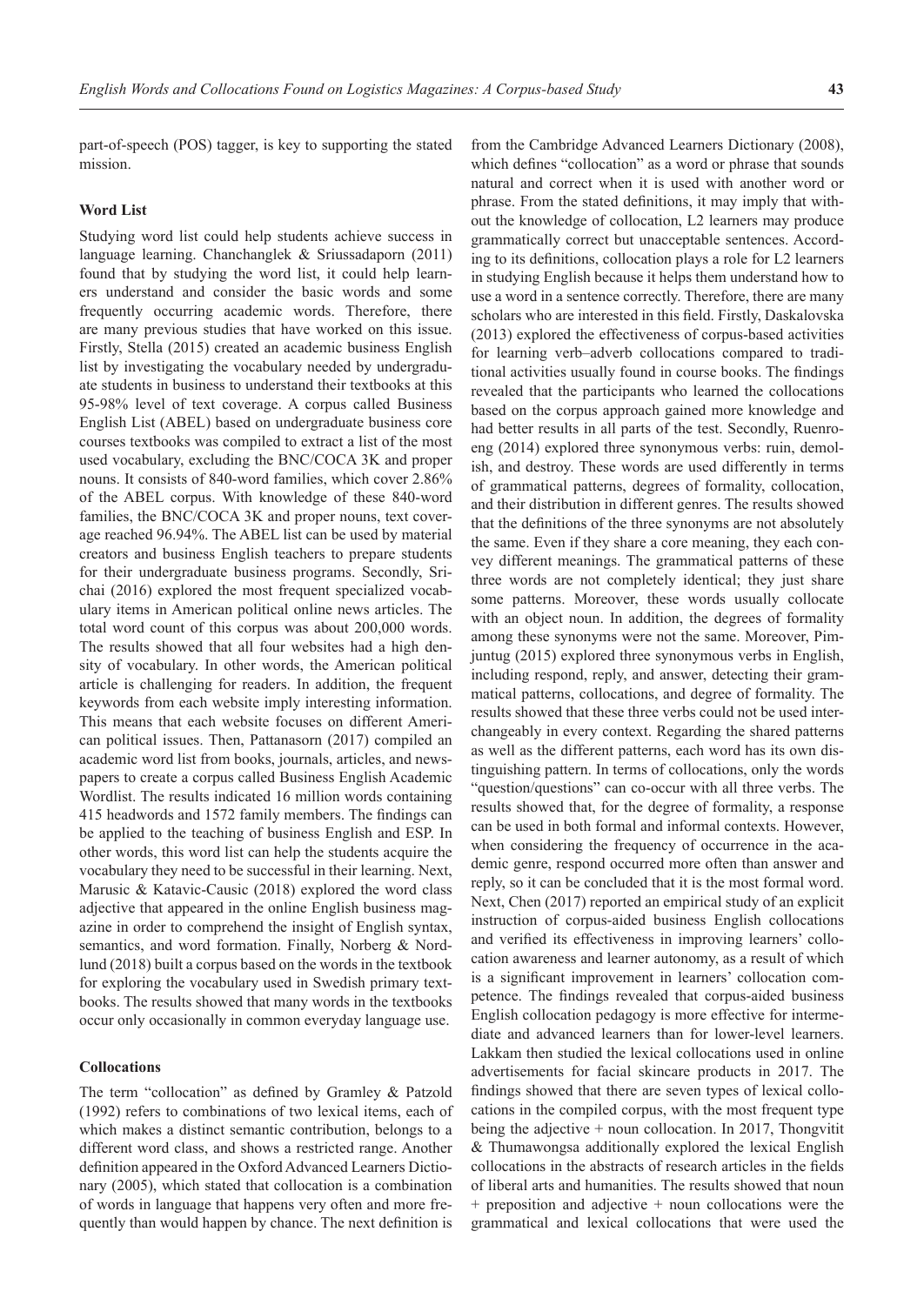most. Finally, in 2019, Trinant & Yodkamlue explored the lexical collocations in nursing research articles. The findings showed that Noun  $+$  Noun was the most frequently used, followed by adjective  $+$  noun, and noun  $+$  verb, respectively.

#### **METHODOLOGY**

### **Instruments**

Two computer software, namely AntConc version 3.5.8 (2019) and TagAnt version 1.2.0 (Window), were employed to analyze the quantitative data of linguistic features that appeared on the logistics columns. AntConc was selected because of its ability to work with plain text files (.txt). In addition, the stated corpus tool was widely used in the previous studies in the field, as stated earlier. Unlike the earlier tool, TagAnt was used to analyze the parts of speech because of its effectiveness and convenience.

#### **Corpus**

Various columns from two logistics magazines, Logistics Manager and Airfreight Logistics, published online in Thailand and written by English native speakers from January 2019 to February 2020, were selected to explore the authentic language used in the logistics business. By collecting the data in this interval, the obtained data was more authentic and appeared to be better at predicting lexical and grammatical processing than the older data (Chen, Dong, & Yu, 2018). Then, the main reason for considering these two magazines is that they are the two most trusted and influential trade publications for the transportation and logistics industry in Thailand. Published bimonthly, Logistics Manager Magazine presents popular categories including ocean carriers, ports and terminals, technology, logistics services, freight forwarding, material handling, industry associations, and supply chain consulting (logistics-manager, 2020). Released monthly, Airfreight Logistics Magazine focuses on airlines, ground and cargo handling, freight forwarding, features, industry associations, airports, contract logistics, integrators, and technology (airfreight-logistics, 2020). At least 168 columns (4 columns multiplied by 3 issues, resulting in 14 columns a month) would be retrieved from both magazines for building a corpus of English for logistics. Before compiling the data from the stated magazines, the researcher received permission from the editors of the two magazines to use the data.

#### **Research Design**

To find the answers to the research questions, the AntConc is a playmaker for this study in exploring the top ten frequency lists, the grammatical collocations, the lexical collocations, and the most frequently used of both grammatical and lexical collocations found in logistics magazines. Focusing on collocation, the present study used the grammatical and lexical collocation patterns proposed by Benson (1985) which were found to have been used as a framework in the previous study (Thongvitit & Thumawongsa, 2017) to identify the related research questions. The details are as follows:

1) Grammatical collocation includes Verb + Preposition Noun + Preposition Adjective + Preposition

To answer the research questions, the compiled texts were first converted from MS Word to a text file. Then, Ant-Conc would be employed to find nouns, verbs, and adjectives that might co-occur with the prepositions and make up grammatical collocations. The corpus tool would also be used to count the frequency of the potential grammatical col**locations** 

2) Lexical collocation includes Adjective + Noun Noun + Verb Verb + Noun

The same practice as with grammatical collocation would be applied to searching out the lexical collocations. However, the co-occurrence would be changed from propositions to nouns and verbs.

### **Data Collection**

The researcher first contacted the editors of the two stated magazines to ask their permission to use data for building a corpus. Fortunately, he received positive feedback from them, allowing him to process accordingly. The editors also sent the researcher the editorials from the previous issues during 2019 to 2020 together with suggestions on how to find and retrieve the columns from the websites. Next, the columns were purposefully selected from the two online magazines mentioned earlier to match the target area of language use. The data included 106,385 tokens and 8007-word types (editorials = 49 articles, word tokens = 18761, word types = 2993; airfreight logistics = 138 articles, word tokens  $= 58264$ , word types  $= 5772$ ; and logistics manager  $= 56$  articles, word tokens =  $29360$ , word types =  $4034$ ). Discussing the size of the data, it looks small, but it can still be of value for teaching and learning goals (Toriida, 2016).

The researcher then reviewed the literature process by considering some previous studies (Carreon et al., 2018; Chaiwong et al., 2018; Din & Ghani, 2020; Kherbach & Mocan, 2016; Tejada, Gallardo, Ferrada, & Lopez, 2015; Thongvitit & Thumawongsa, 2017; Weir & Anagnostou, 2007; and Yanxia & Weicai, 2017). The data was then cleaned by removing all images, unrelated marks, references, advertisements, charts, diagrams, and other non-textual elements. The researcher later tried to design a corpus of English for logistics based on the cleaned English columns derived from the two stated logistics magazines (Anthony, 2016).

#### **Data Analysis**

- 1) The cleaned data was uploaded into AntConc.
- 2) The researcher then instructed the software to detect noun, verb, adjective, and collocation frequency lists. The corpus tool then processed the data.
- 3) Next, the results from the search were tagged and shown on the screen.
- 4) Finally, the results were manually noted.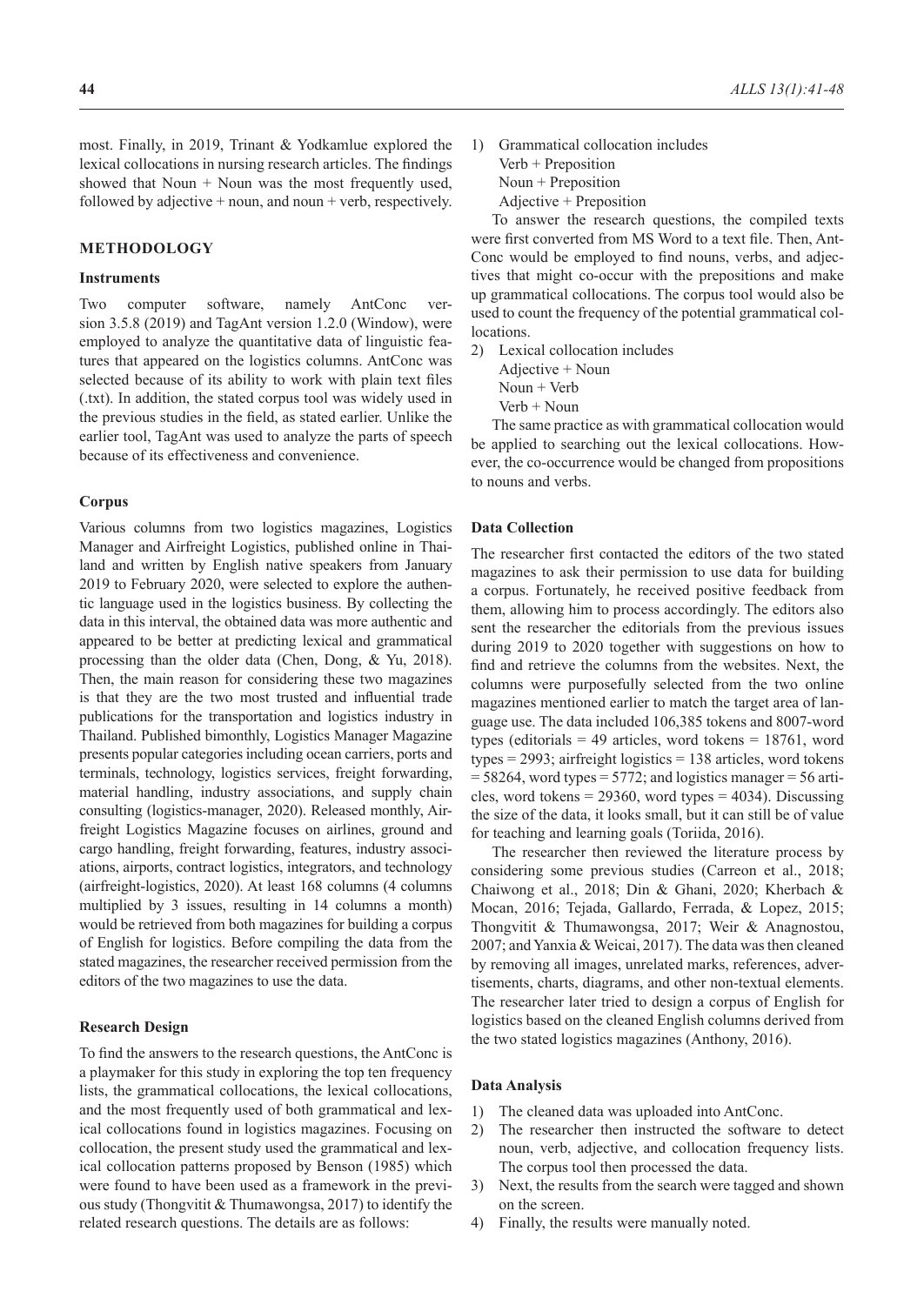#### **RESULTS AND DISCUSSION**

After an investigation, the results were shown in Tables  $1 - 7$ .

Table 1 presents the ten most frequently employed nouns that appeared in the logistics magazines. It showed that the word "*cargo"* appeared the most, followed by "*customers*, *services*, *industry*, *service*, *world*, *company*, *market*, *operation*, and *time*", accordingly. They are those that are widely used as technical terms in logistics (*cargo*, *operation*), a stakeholder in the business (customer), normally found in an international business context (*services, industry, service, world, company, market*), and related to the nature of the logistics business (*time*).

Table 2 presents the ten most frequently used verbs that appeared in the logistics magazines. The result showed that the most frequent use of verbs is "*said*", followed by "*offer*, *provide*, *continue*, *make*, *help*, *do*, *need*, *see*, and *become*", respectively. There are many possible reasons why these verbs are most found. Firstly, it is possible that it is the nature of the magazine. For example, the word "*said"* is widely used in reported speech. Some columns of the magazine presented the interview section so that the writers used the reported speech to tell what the interviewees said or informed. Secondly, it is also comprehensible that some of the most frequently used verbs present the definition of

| No. | <b>Noun</b> | Frequency | <b>Collocation</b>          |
|-----|-------------|-----------|-----------------------------|
| 1   | cargo       | 461       | oversized cargo, cargo of   |
| 2   | customers   | 342       | customers and, customers to |
| 3   | services    | 283       | services in, services for   |
| 4   | industry    | 265       | industry is, industry and   |
| 5   | service     | 217       | service to, service and     |
| 6   | world       | 204       | world of, world in          |
| 7   | company     | 177       | company has, company will   |
| 8   | market      | 158       | market for, market in       |
| 9   | operation   | 151       | operation and, operation to |
| 10  | time        | 150       | time and, time to           |

| <b>Table 2.</b> Ten most frequently used verbs |  |  |  |
|------------------------------------------------|--|--|--|
|------------------------------------------------|--|--|--|

| No. | <b>Verb</b> | Frequency | <b>Collocation</b>                       |
|-----|-------------|-----------|------------------------------------------|
| 1   | said        | 461       | said Yasuyuki, said Supriya              |
| 2   | offer       | 342       | offer advice, offer exporters            |
| 3   | provide     | 283       | provide examples, provide<br>updates     |
| 4   | continue    | 265       | continue developing, continue<br>growing |
| 5   | make        | 217       | make sure, make decisions                |
| 6   | help        | 204       | help airlines, help develop              |
| 7   | do          | 177       | do big projects, do business             |
| 8   | need        | 158       | $need$ food, need any                    |
| 9   | see         | 68        | see how, see a need in                   |
| 10  | become      | 63        | become a landmark, become a<br>member    |

the logistics business as a service provider, together with supporting the nature of the business that is to give great service to the customers or clients (*offer, provide, help*). And it is also reasonable to use some words like *"make"* or *"do"* to deal with the logistics activities or relevant operational tasks.

Table 3 presents the ten most frequently employed adjectives as shown in the logistics magazines. The result showed that the most frequent use of adjectives is "*cargo"*, followed by *"logistics*, *global*, *international*, *important*, *service*, *based*, *leading*, *fresh*, and *economic"*, respectively. It is possible that these adjectives were mostly employed to present the technical terms like *"cargo* or *logistics"*, to show the characteristics of the business such as *"worldwide*", or to stress how serious and competitive this business is, like *"important* or *leading"*.

According to Table 4, which presents the type and frequency of English grammatical collocations in logistics magazines, *noun + preposition* was found the most, which is in line with the studies of Alsulayyi (2015) and Pisitsenakul & Khamnok (2019), followed by *adjective + preposition* and *verb + preposition*, respectively.

According to Table 5, which presents the type and frequency of English lexical collocations in logistics magazines, *noun + verb* was found the most, followed by *adjective + noun*, and *verb + noun*, respectively. The results were in **Table 1.** Ten most frequently used nouns line with the study of Thongvitis & Thummawongsa (2017).

| Table 3. Ten most frequently used adjectives |  |  |  |
|----------------------------------------------|--|--|--|
|----------------------------------------------|--|--|--|

| No. | Adjective     | <b>Frequency</b> | Collocation                                      |
|-----|---------------|------------------|--------------------------------------------------|
| 1   | cargo         | 428              | cargo hub, cargo terminal                        |
| 2   | logistics     | 287              | logistics industry, logistics<br>providers       |
| 3   | global        | 254              | global account, global<br>aviation               |
| 4   | international | 155              | international airlines,<br>international airport |
| 5   | important     | 141              | important areas, important<br>airports           |
| 6   | service       | 97               | service providers, service<br>center             |
| 7   | based         | 88               | Loas-based business,<br>plant-based biopolymer   |
| 8   | leading       | 74               | leading experts, leading<br>global carrier       |
| 9   | fresh         | 57               | fresh fish, fresh fruits                         |
| 10  | economic      | 56               | economic corridor,<br>economic powerhouse        |

| <b>Table 4.</b> Type and frequency of english grammatical |  |
|-----------------------------------------------------------|--|
| collocations in logistics magazines                       |  |

| <b>Type</b>               | No. of uses |
|---------------------------|-------------|
| Noun $+$ Preposition      | 284         |
| $Adjective + Preposition$ | 46          |
| $Verb + Preposition$      | 23          |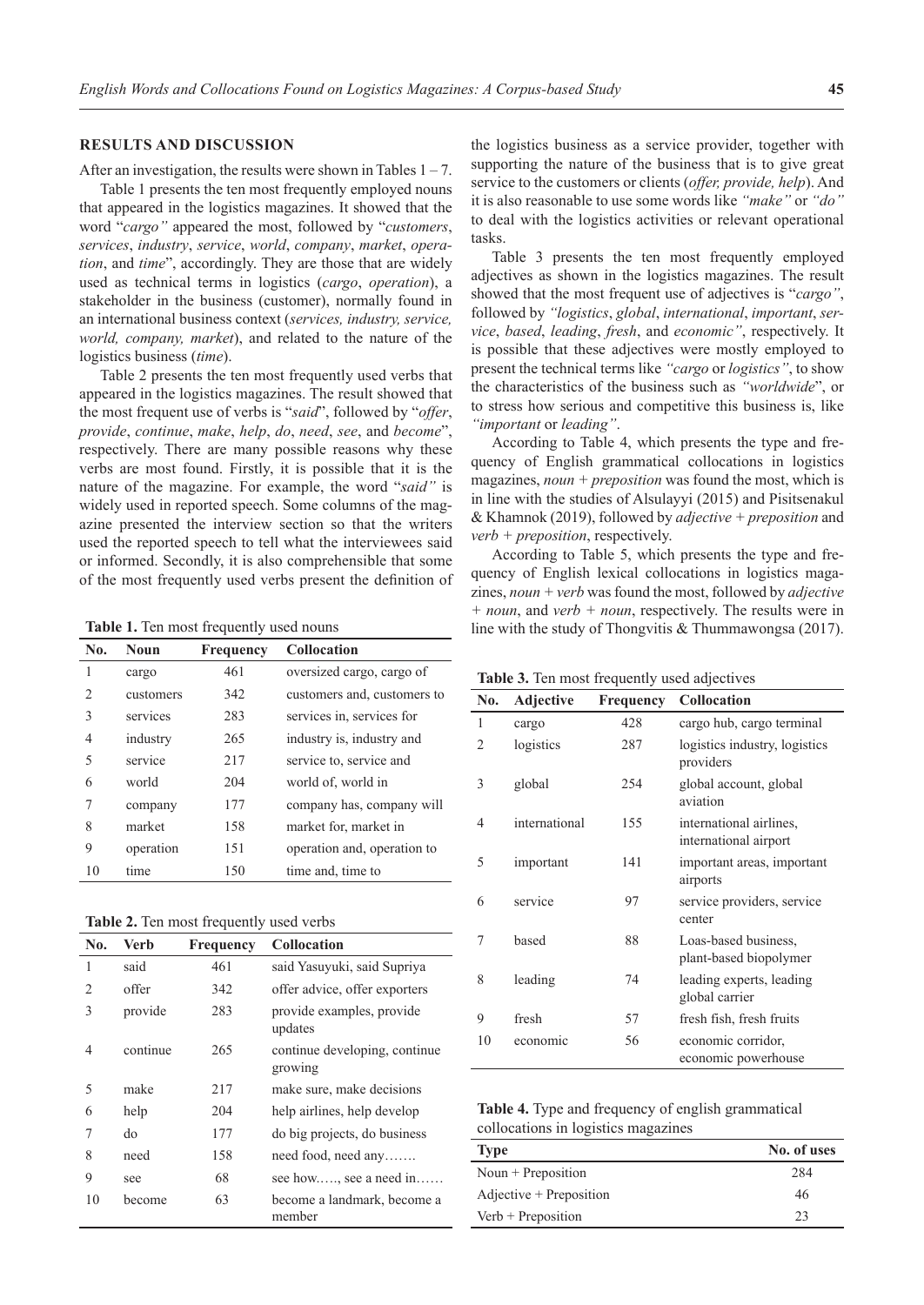| <b>Table 5.</b> Type and frequency of English lexical |  |
|-------------------------------------------------------|--|
| collocations in logistics magazines                   |  |

| <b>Type</b>        | No. of uses |
|--------------------|-------------|
| Noun $+$ Verb      | 296         |
| $Adjective + Noun$ | 278         |
| $Verb + Noun$      | 149         |

**Table 6.** The most frequency used of grammatical collocations in logistics magazines

| Type                      | collocation  | No. of uses |
|---------------------------|--------------|-------------|
| Noun $+$ Preposition      | cargo in     | 20          |
| $Adjective + Preposition$ | important to | 13          |
| $Verb + Preposition$      | said with    | ৲           |

**Table 7.** The most frequency used of lexical collocations in logistics magazines

| <b>Type</b>        | collocation  | No. of uses |
|--------------------|--------------|-------------|
| $Verb + Noun$      | said Mr.     | 38          |
| Noun $+$ Verb      | cargo is     | 25          |
| $Adjective + Noun$ | new facility | 19          |

Table 6 presents the most used grammatical collocations. In noun + preposition, the most used cluster is *"cargo in*". Then, in adjective + preposition, the most used cluster is *"important to"*. And, in verb + preposition, the most employed type is *"said with"*. Among all three types, *"noun + preposition"* revealed to be the most used.

Table 7 presents the most often used lexical collocations. In verb + noun, the most employed is *"said Mr".* Then, in noun + verb, the most used cluster is "*cargo is"*. And in adjective + noun, the most used cluster is *"new facility"*. Among all three types, *verb + noun* was the most used.

# **CONCLUSION**

This research article focused on the frequency of words and collocations together with the types of both grammatical and lexical collocations that are shown in the written materials. The main aim of this article was to investigate the frequent use of nouns, verbs, and adjectives together with the grammatical and lexical English collocations found in the logistics magazines published in Thailand. To achieve this, the logistics columns were collected and analyzed to find the answers to the stated issues. Likewise, the appropriate tools (AntConc and TagAnt) are needed. The present study revealed that 1) the ten most frequently used nouns were: *cargo*, *customers*, *services*, *industry*, *service*, *world*, *company*, *market*, *operation*, and *time*, 2) the ten most frequently used verbs were: *said*, *offer*, *provide*, *continue*, *make*, *help*, *do*, *need*, *see*, and *become*, 3) the ten most frequently used adjectives were: *cargo* followed by *logistics*, *global*, *international*, *important*, *service*, *based*, *leading*, *fresh*, and *economic,* 4) the types of grammatical collocation that appeared the most were: *noun + preposition*,

*adjective + preposition,* and *verb + preposition*, 5) the types of lexical collocation that appeared the most were: *noun + verb*, *adjective + noun*, and *verb + noun*, respectively. The benefits of the study go to students, course designers, professionals, and those who are interested in English used in the logistics business.

## **LIMITATIONS**

Some limitations in this present study may be considered when conducting further studies in the corpus-based study.

- 1) The size of the data was quite small due to the number of issues (bimonthly for the logistics manager and monthly for airfreight logistics).
- 2) A source of data was limited to the field of logistics business, which seemed to affect the research results, which may change when collecting data from a different field.
- 3) Because the author did not provide an annotation scheme, it is difficult to search for some features such as the year or issue of the magazine.

#### **IMPLICATION**

For students, they can learn the word list, and collocations used in the authentic text of the logistics business, which can help them be successful in their learning by facing the language that is genuinely used in the field. For teachers, the findings can be applied to developing English for logistics courses, designing the syllabus, creating contextualizing materials, and developing other language learning activities (Toriida, 2016). For professionals, it also presented some authentic language used in the field that could be used and applied in their daily work, together with including in the English for the logistics training course for the staff in the field.

# **REFERENCES**

- Almutairi, N.D. (2016). The Effectiveness of Corpus-Based Approach to Language
- Description in Creating Corpus-Based Exercises to Teach Writing Personal Statement. *English Language Teaching, 9(7)*, 103-111.
- Alsulayyi, M.N. (2015). The use of grammatical collocations by advanced Saudi EFL learners in the UK and KSA. *International Journal of English Linguistics, 5(1)*, 32-43.
- Altun, L. (2019). A Corpus Based Study: Analysis of the Positive Reviews of Amazon.com Users. *Advances in Language and Literacy Studies, 10(1)*, 123-128.
- Anthony, L. (2005). AntConc: Design and Development of a Freeware Corpus Analysis Toolkit for the Technical Writing Classroom. *IEEE International Professional Communication Conference Proceeding*.
- Anthony, L. (2016). *Arguments for and against DIY corpus tools creating: A debate about programming Corpus Statistic Group Launch Event*. University of Birmingham.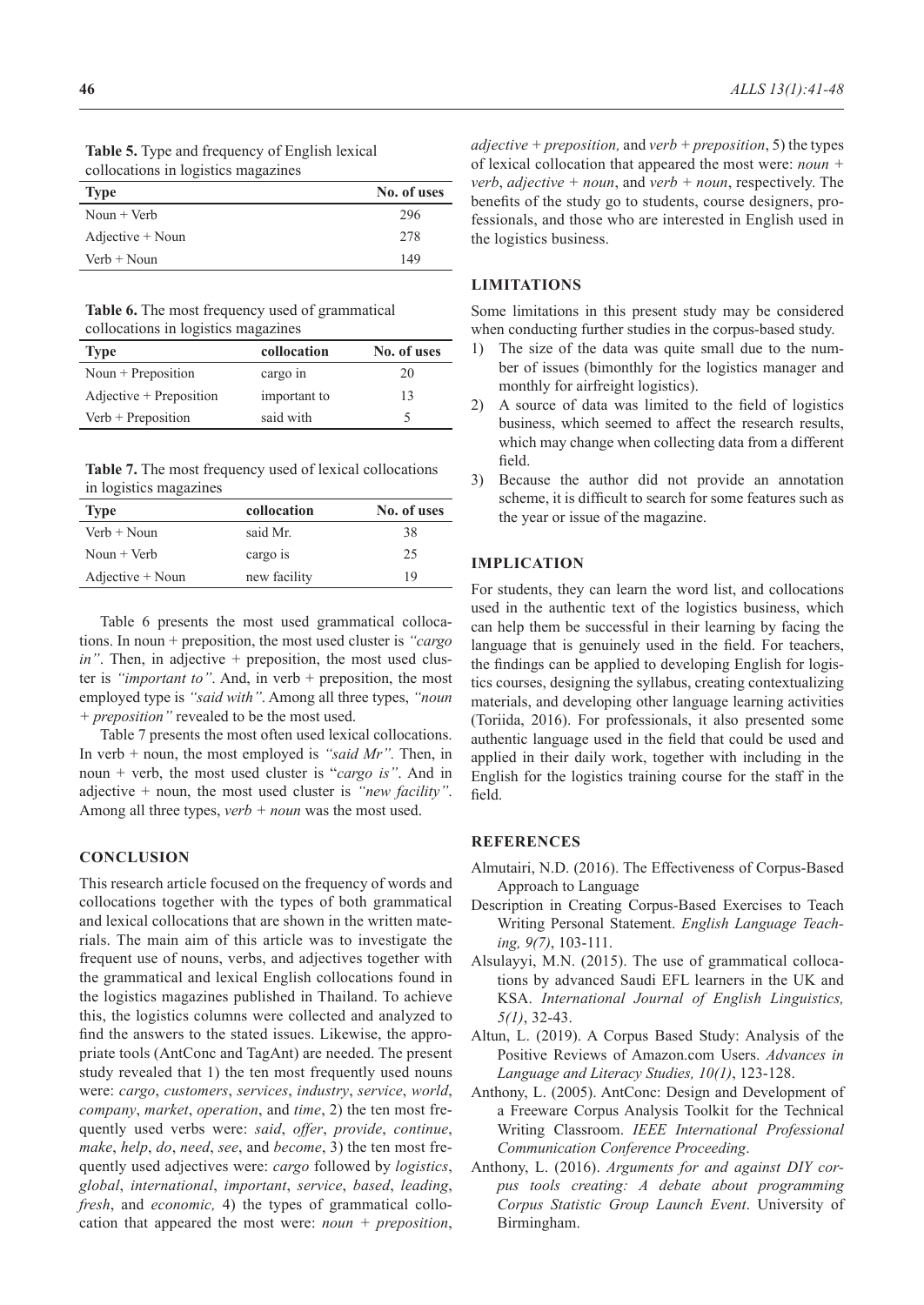- Aswini, P. (2016). Corpus-Based Studies Some Perspectives. *International Journal of Applied Engineering Research, 11(4)*, 2340-2342.
- Benson, M. (1985). Collocations and Idioms. In Dictionaries, *Lexicography and Language Learning*, R. Ilson, Ed. Oxford: Pergamon Press.
- Boonraksa, T. & Naisena, S. (2022). A study on English collocation errors of Thai EFL students. *English language teaching, 15(1)*, 164-177.
- \_\_\_\_\_\_\_\_. (2008). *Cambridge Advanced Learners Dictionary*. Cambridge press: London.
- Carreon, J.R., Soonthorndhai, N., Chaengjaroen, S. & Chanpermpoonpaul, S. (2018). Corpus-based Teaching: Addressing the Scarcity of Commercial Textbooks in English for Lawyer Subjects. *Proceedings of the 5th International Foreign Language Learning and Teaching Conference*, 27-36.
- Chaiwong, T., Khruawan, M., & Khaourai, P. (2018). Analysis of the Comments' Replies on the Online Travel Agency Website Expedia. *Proceedings of the 5th International Foreign Language Learning and Teaching Conference*, 37-46.
- Chanchanglek, S. & Sriussadaporn, N. (2011). A corpus analysis of English vocabulary input in course materials used for engineering students. *Humanities Journal, 18(1)*, 141-149.
- Chen, L. (2017). Corpus-aided Business English Collocation Pedagogy: An Empirical Study in Chinese EFL Learners. *English Language Teaching, 10(9)*, 181-197.
- Chen, X., Dong, Y., & Yu, X. (2018). On the predictive validity of various corpus-based frequency norms in L2 English lexical processing. *Behavior Research Methods, 50*, 1-25.
- Daskalovska, N. (2013). Corpus-based versus traditional learning of collocations. *Computer Assisted Language Learning. 28(2)*, 130-144.
- Din, M. & Ghani, M. (2020). Corpus-Based Study of Identifying Verb Patterns Used in Pakistani Newspaper Headlines. *Theory and Practices in Language Studies, 10(2)*, 149-156.
- Dokchandra, D. (2019). Thai EFL learners' collocational competence and their perceptions of collocational difficulty. *Theory and Practice in Language Studies, 9(7)*, 776-784.
- Gramley, S. & Patzold, K.M. (1992). *A survey of modern English*. Routledge: London.
- Gries, S.T., Newman, J., & Shaoul, C. (2011). N-grams and the clustering of registers. *The ELR Journal. 5*, 1-13.
- Khittikote, R. (2011). The ability to use collocations for business purposes by Thai EFL learners. Thesis, MA in English for Career, Thammasat University. Bangkok: Thailand.
- Kyle, K., Crossley, S., Dai, J. & McNamara, D.S. (2013). Native Language Identification: A Key N-gram Category Approach*. Proceedings of the Eighth Workshop on Innovative Use of NLP for Building Educational Applications*, 242–250.
- Kherbach, O. & Mocan, M.L. (2016). The important of logistics and supply chain management in the enhancement

of Romanian SMEs. *Procedia-Social and Behavioral Sciences. 221*, 405-413.

- Lakkam, P. (2017). *The lexical collocations used in skincare product online advertisements*. Thesis, MA in Career English for International Communication, Thammasat University. Bangkok: Thailand.
- Maneewan, W. (2017). *A study of English collocation competence of Thai EFL learners*. Thesis, MA in Career English for International Communication, Thammasat University. Bangkok: Thailand.
- Marusic, B. & Katavic-Causic, S. (2017). The Word Class Adjective in English Business Magazines Online. *Journal of Language and Cultural Education. 6(2)*, 99-115.
- Norberg, C. & Nordlund, M. (2018). A Corpus-based Study of Lexis in L2 English Textbooks. *Journal of Language Teaching and Research, 9(3)*, 463-473.
	- \_\_\_\_\_\_\_\_. (2005). *Oxford advanced learners dictionary*. Oxford press: London.
- Patanasorn, A.T. (2017). Constructing an Academic Word List of Business English: A Corpus-Based Approach. *Humanities & Social Sciences, 34(2)*, 1-31.
- Phuyathip, M. (2019). *Needs and problems analysis of English language for logistics professionals at an international logistics company in Thailand*. Thesis, MA in English language teaching, Thammasat University. Bangkok: Thailand.
- Pimjuntug, P. (2015). *A Corpus-based Study on the English Synonyms: Respond, Reply, and Answer*. Thesis, MA in English for Careers, Thammasat University. Bangkok: Thailand.
- Pisitsenakul, S. & Khamnok, W. (2019). The use of grammatical collocations with prepositions and attitude towards collocations learning of Thai EFL undergraduate students. *Rangsit Journal of Educational studies, 6(1)*, 51-64.
- Ruenroeng, C. (2014). *A Corpus-Based Analysis of English Synonyms: Ruin, Demolish, Destroy*. Thesis, MA in English for Careers, Thammasat University. Bangkok: Thailand.
- Sinturat, T. (2010). *An Analysis of Lexical Phrases in Business Letters: An Online Business Letter Corpus and Textbooks*. Dissertation in English, Srinakharinwirot University. Bangkok: Thailand.
- Srichai, P. (2016). *A Corpus-Based Study of Specialized Vocabulary from American Political News Articles: An Analysis of Lexical Items*. Thesis, MA in English Language Teaching, Thammasart University. Bangkok: Thailand.
- Stella, S.C. (2015). *Creating an Academic Business English List: A Corpus Based Study*. Thesis, MA in Applied Linguistics, Concordia University. Montreal: Canada.
- Tejada, A.Z., Gallardo, C.N., Ferrada, C.M., & Lopez, I.C. (2015). 2L English Texts and Cohesion in upper CEFR Levels: A Corpus-Based Approach. *Multimodal Communication in the 21st Century: Professional and Academic Challenges. 33rd Conference of the Spanish Association of Applied Linguistics (AESLA)*. Madrid: Spain.